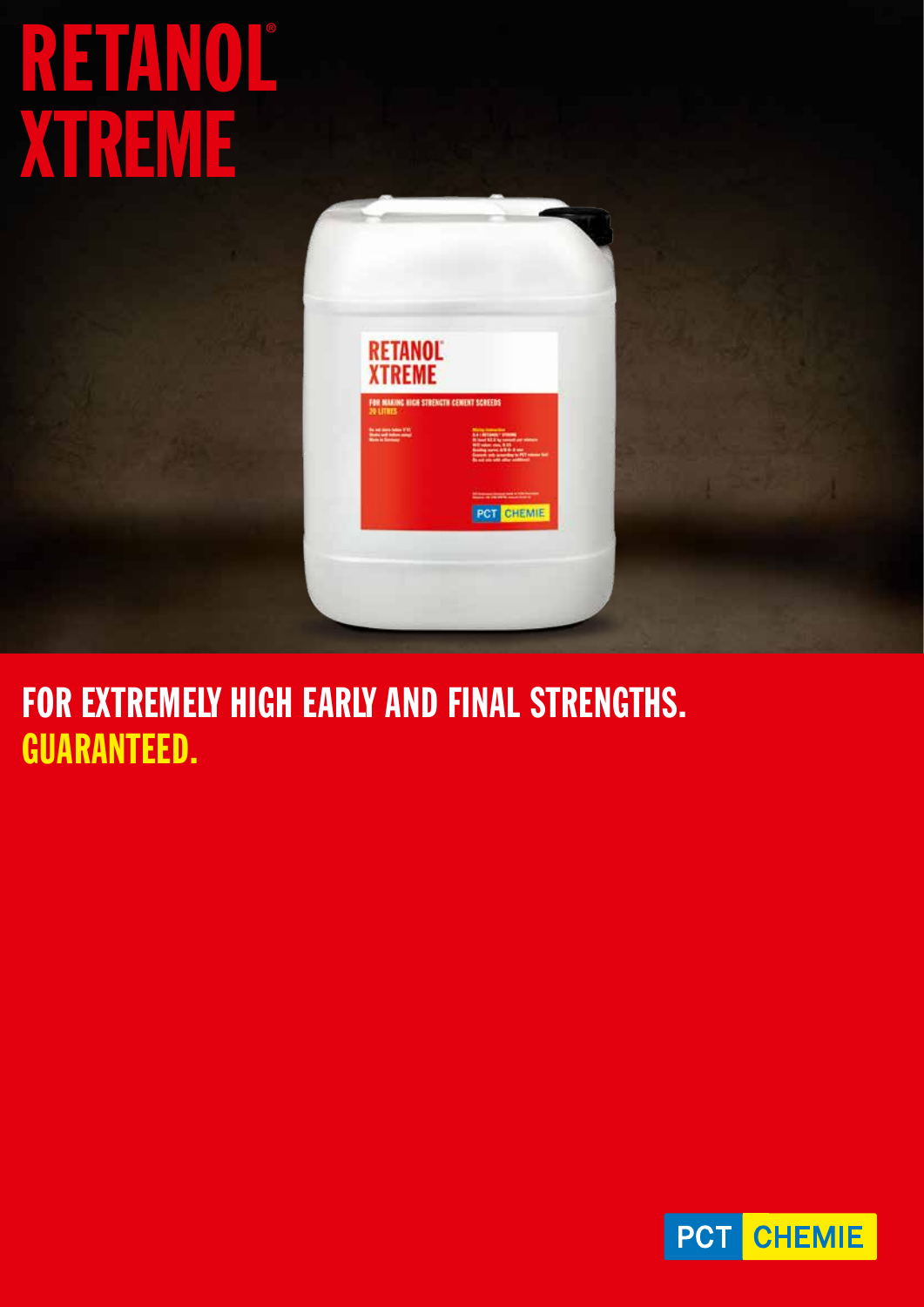# RETANOL® XTREME HIGH STRENGTH AND ABLE TO BEAR LOADS EARLY.

# 1. FUNCTION

For making low-shrinkage and low-tension bonded cement screeds, screeds on insulation layers, screeds on separation layers and heating screeds. Retanol®Xtreme is characterised by its very good application properties and high coverage and comes with a guarantee\* for obtaining workability and strength.

### 2. PRODUCT PROPERTIES

- Works virtually regardless of temperature and air humidity
- $\cdot$  Tiles can be laid after 48 hours\* with 75 kg cement = 375 kg/m<sup>3</sup> of class 42.5 R, all other coverings after 72 hours
- Excellent application properties with amounts of cement up to 100kg thanks to much easier and faster levelling
- Long workable life despite short curing time
- Insensitive to moisture, therefore suitable for permanently wet areas
- $\cdot$  Approx. 80 90 % final strength after 3 4 days, approx. 40 N/mm<sup>2</sup> after 48 hours with 75 kg cement = 375 kg/m<sup>3</sup> of class 42.5 R, grading curve A/B, 0 – 8 mm, in accordance with DIN 1045-2
- Obtainable minimum strengths CT-C40-F6 up to CT-C60-F8 depending on aggregates and amount of cement
- $\cdot$  Pipe coverings for heating screeds of 30 mm at up to 3 kN/m<sup>2</sup> area load
- Bonded screeds from 25mm layer thickness
- Floating screeds from 35mm layer thickness

\* These data refer to 50 mm application thickness for unheated and 65 mm maximum for heated floor screeds. In case of major application thicknesses it is possible to increase the dosage to 450 – 500 ml standard screed mixture = 2,250 ml/  $m^3$  – 2,500 ml/m<sup>3</sup>. CAUTION: 500 ml = 2,500 ml/m<sup>3</sup> must under no circumstances be exceeded!

#### 3. MIXING INSTRUCTIONS

At least 62.5 kg cement; Dosage: 400 ml Retanol<sup>®</sup> Xtreme per mixture in standard screed pump (mixing vessel with 250 l gross capacity) = 2,000 ml/m<sup>3</sup>

## Important note: cement quantities below 62.5 kg =  $312.5$  kg/m<sup>3</sup> and/or dosages below 400 ml = 2,000 ml/m<sup>3</sup> do not bring about a greater increase in strength than with screeds without Xtreme.

Fill the floor screed conveyor to about one-half with sand and the entire amount of cement as usual, add Retanol® Xtreme to the first mixing water (usually 5–10 litres) and then fill the conveyor completely. In so doing, gradually add the required amount of residual water until a stiff to pliable consistency is obtained. A mixing time of 2 minutes ensures proper blending of the ingredients and the effect of the added Retanol® Xtreme and must be observed at all times.

Retanol®Xtreme must never be mixed with other screed or mortar additives.

When preparing the screed formulation, ensure that you select the suitable types of cement, cement quantity and aggregates in accordance with DIN 1045-2, grading curve A/B, 0–8 mm, for making screed concrete.

#### 4. INSTRUCTIONS FOR USE

The general guidelines, data sheets and normative specifications for cement screeds are applicable to the laying and making of Retanol®screeds.

Please note the accelerated curing process of Retanol® Xtreme.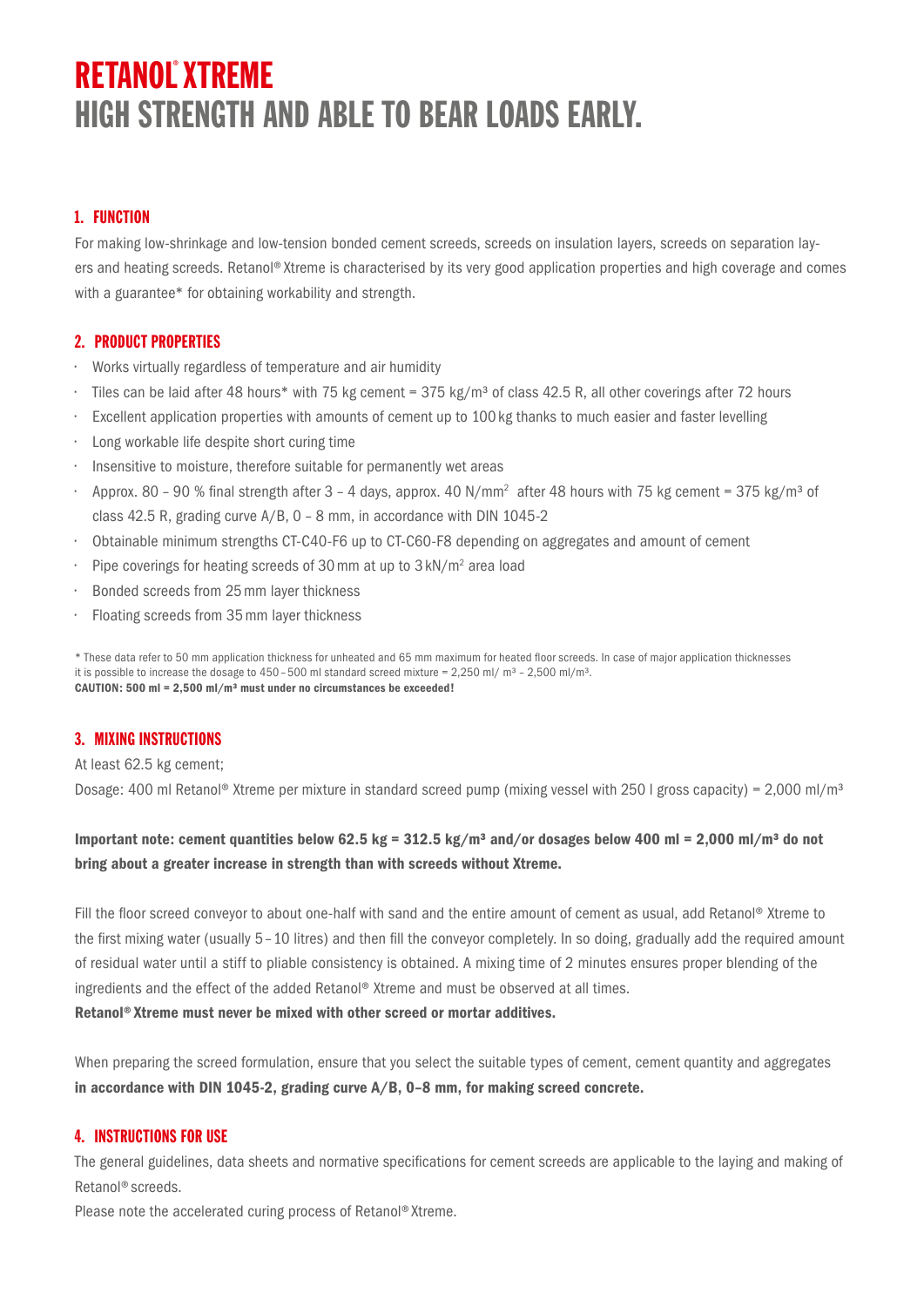

- Application temperature: +5 °C to max. +28 °C (ambient and substrate temperature).
- Apply Retanol® Xtreme within 45 minutes after mixing. Higher temperatures reduce, lower temperatures increase the In general: Retanol® Xtreme screeds should have been levelled and smoothed/rubbed after max. 60 minutes.
- Never reactivate screed mortar which is already setting with water this also applies in particular to mechanical and manual smoothing - nor mix with fresh Retanol® Xtreme.
- Always shake Retanol®Xtreme well before use.
- Shake the product at regular intervals (about every 30 minutes) during application. Long "standstill periods" of the canister cause the ingredients to deposit at the bottom, with a negative effect on the function of the product.
- Draught, direct sunlight and excessive heat (heating period in the cold season) must be avoided during the entire application. It may be necessary to darken large window fronts and floor-level glass facade areas.

# IMPORTANT NOTE: CEMENT QUANTITIES BELOW 62.5 KG = 312.5 KG/M<sup>3</sup> AND / OR DOSAGES BELOW 400 ML = 2,000 ML/M<sup>3</sup> DO NOT LEAD TO ANY STRENGTH IMPROVEMENT COMPARED TO SCREEDS WITHOUT XTREME

#### 5. TYPES OF CEMENT

CEM I 32.5 R or 42.5 R Alternatively CEM II 32.5 R A-LL, 42.5 R A-LL and 42.5 N A-LL

#### 6. REGULAR VENTILATION OF ROOMS WITH HEATED AND UNHEATED RETANOL® SCREEDS

High indoor air humidity is unconducive to the drying process. This is why regular ventilation is necessary from the second day after completion of the screed application. All windows and doors must be opened for 15 to 20 minutes two or three times a day. This provides for the necessary air exchange and supports the drying process. In case of insufficient regular ventilation or if rooms are not ventilated it takes considerably longer to obtain workability.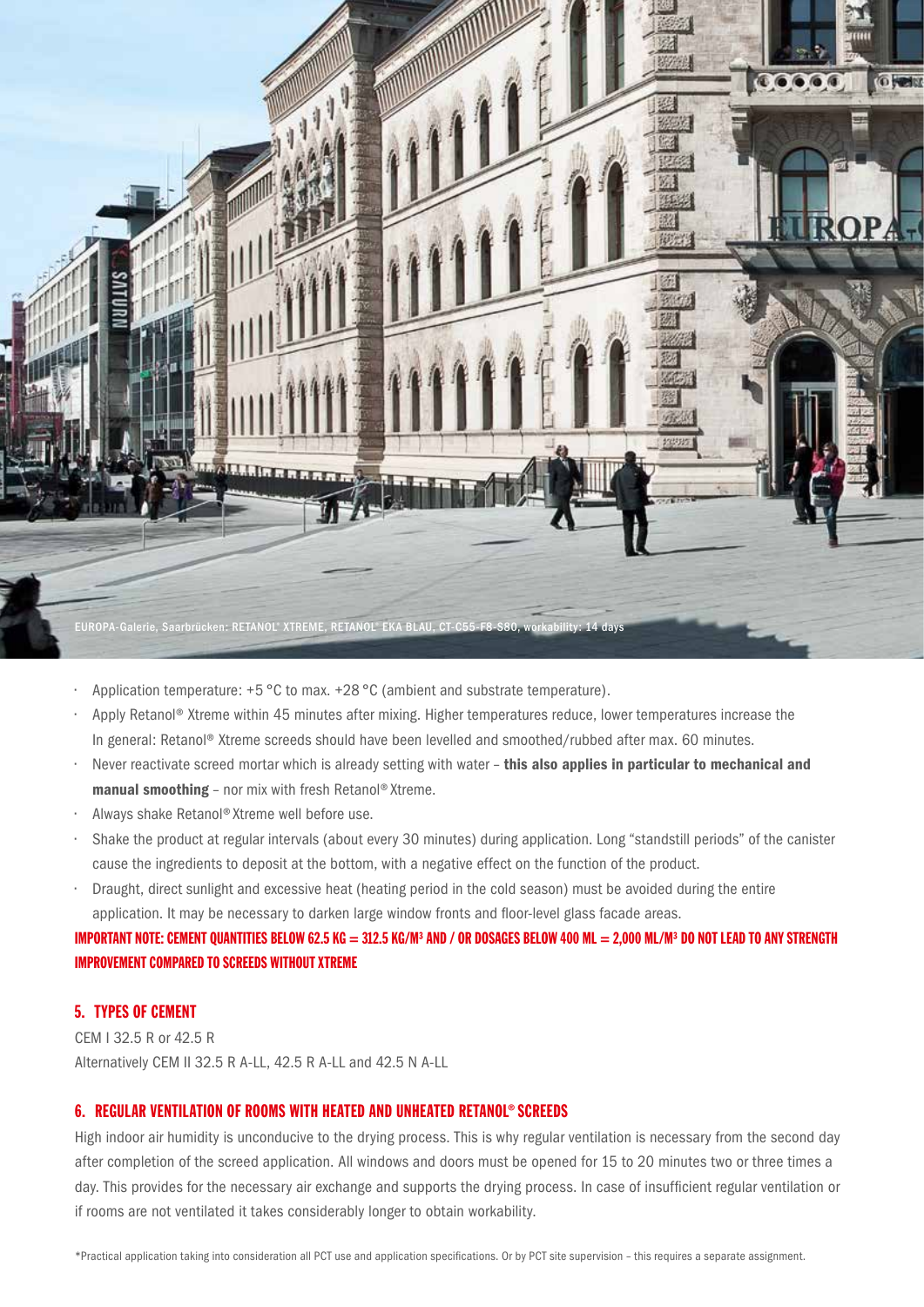

Example: compressive strength development



All the information on this product given above is based on extensive practical experience and tests carried out by PCT Performance Chemicals GmbH. However, it is not possible to take all construction site conditions into account and to give suitable instructions for use in each case. It is therefore recommended to verify the applicability, appropriateness and practicability of this information and the intended measures by means of individual tests. PCT assumes warranty for the correctness of this product information and the described properties as well as for the effect of the product. PCT reserves the right to change the product specifications. If the site is or has been supervised by PCT the user is under no obligation to check applicability and appropriateness.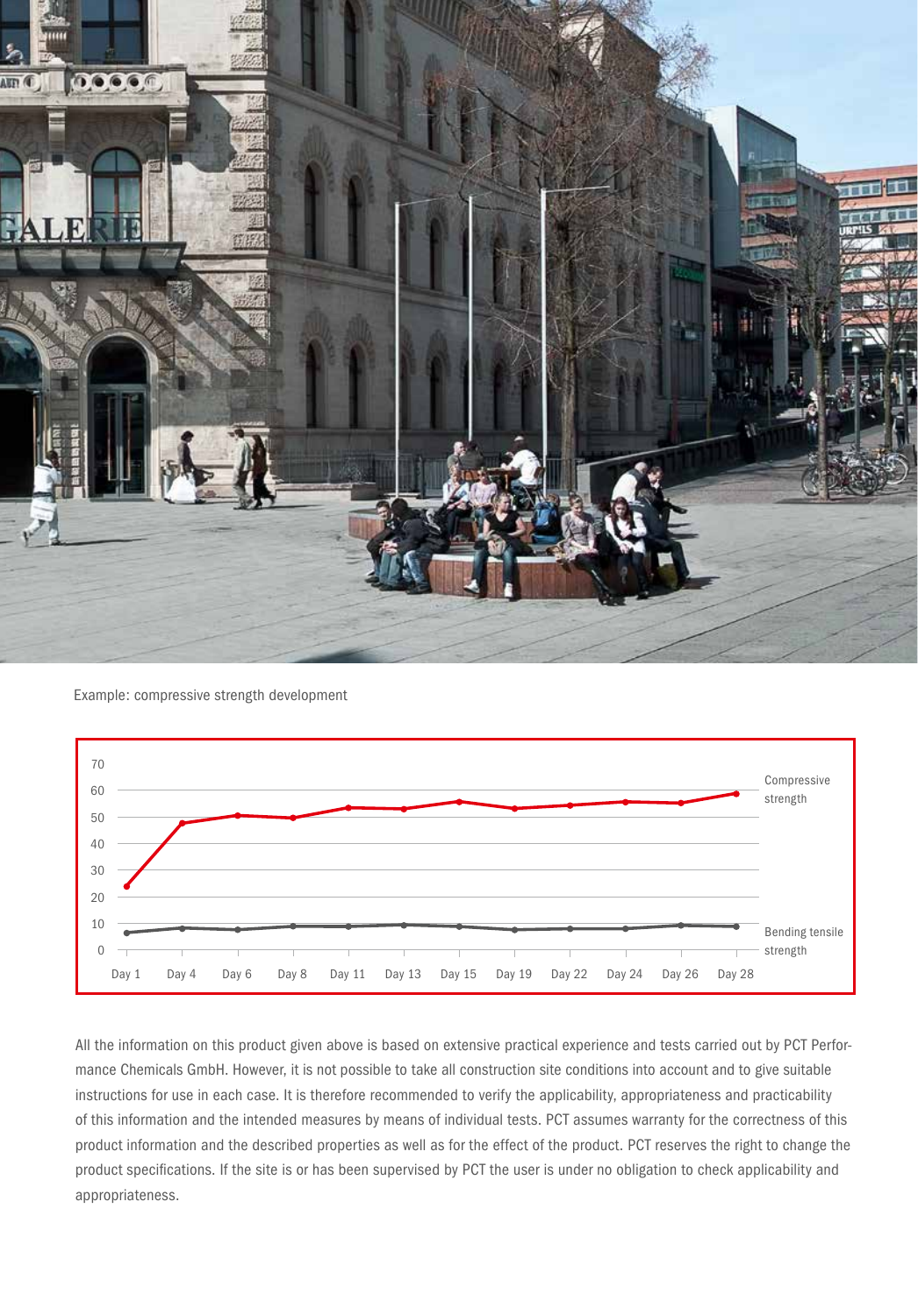